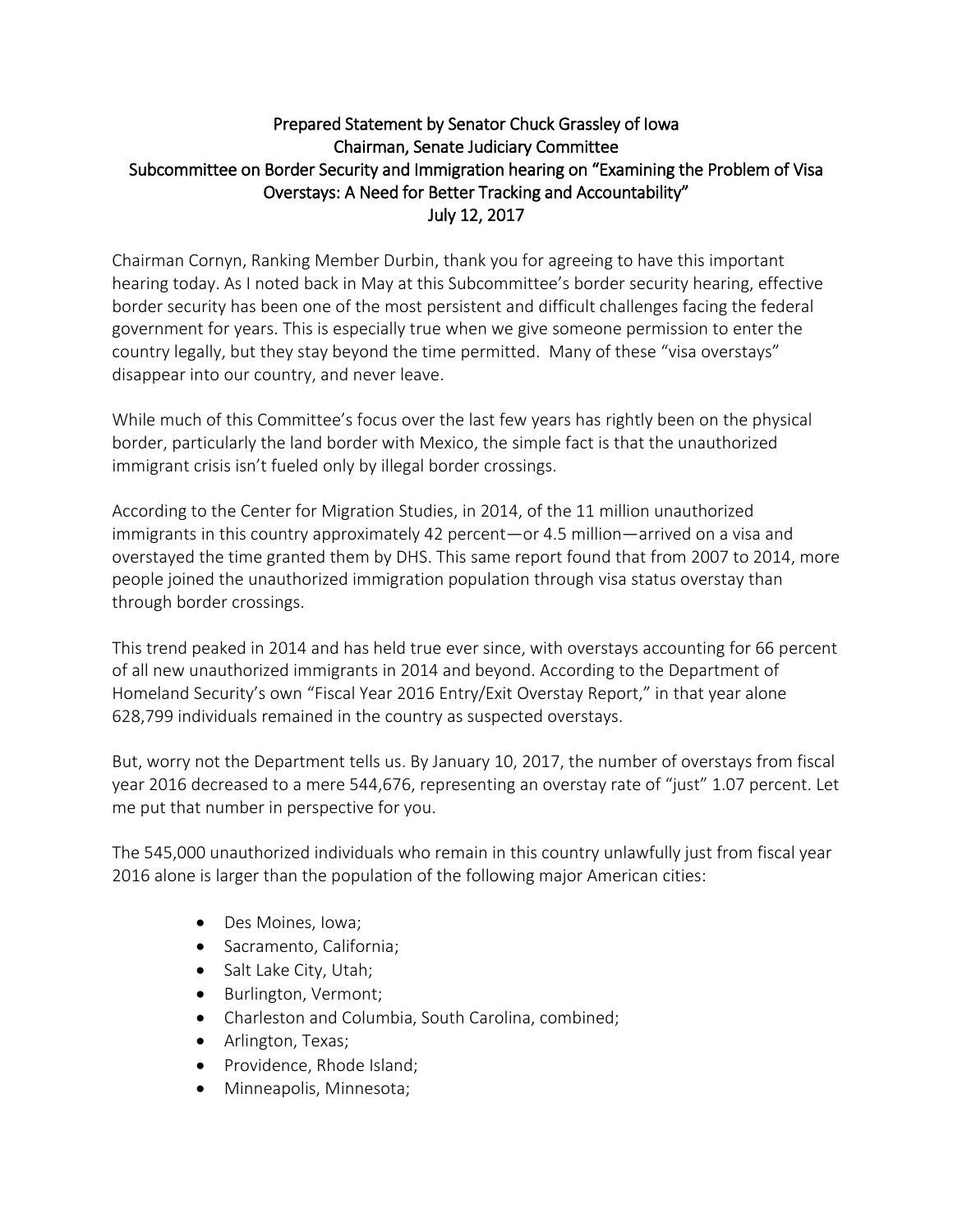- Lincoln City, Nebraska;
- Wilmington, Dover, and Newark Delaware, combined;
- **•** Tucson, Arizona;
- Bridgeport, New Haven, and Stamford, Connecticut, combined;
- Boise, Idaho;
- Urban Honolulu, Hawaii;
- Raleigh City, North Carolina; and
- New Orleans City, Louisiana.

That's a huge number of people. When put in context, a "mere" 1.07 percent overstay rate is actually quite an astounding number, and nothing to be proud of.

Clearly, if the federal government is going to get unauthorized immigration under control it's going to have to find an effective way to deal with visa overstays. This requires a multi-part strategy.

The first part—which has been discussed ad nauseam—is the implementation of an effective biometric entry/exit system. We have to know who is here in the country and who has already departed.

Twenty years ago, Congress first required the establishment of a comprehensive entry and exit control system that would collect a record of departure for every person leaving the United States.

After 9/11, Congress went further than it had in 1996 and required the administration to rapidly implement a full biometric entry and exit system. This mandate was reiterated in 2007, and Congress required such a system be in place by August 2008. Unfortunately, deadlines have come and gone, and today there is still no comprehensive exit system in place.

Congress has been abundantly clear, but both Republican and Democratic Administrations have consistently failed to implement this mandate.

To be fair, it is encouraging to hear that the Trump Administration is expanding a biometric exit "pilot project" at several major airports across the United States, and I look forward to hearing more about that project and its implementation during today's hearing.

However, the federal government has had more than twenty years to do tests and demonstrations.

Time is of the essence, and national security is at stake. The Department of Homeland Security should expedite this process and fully implement biometric exit at all points of entry as soon as possible. Further delay isn't acceptable.